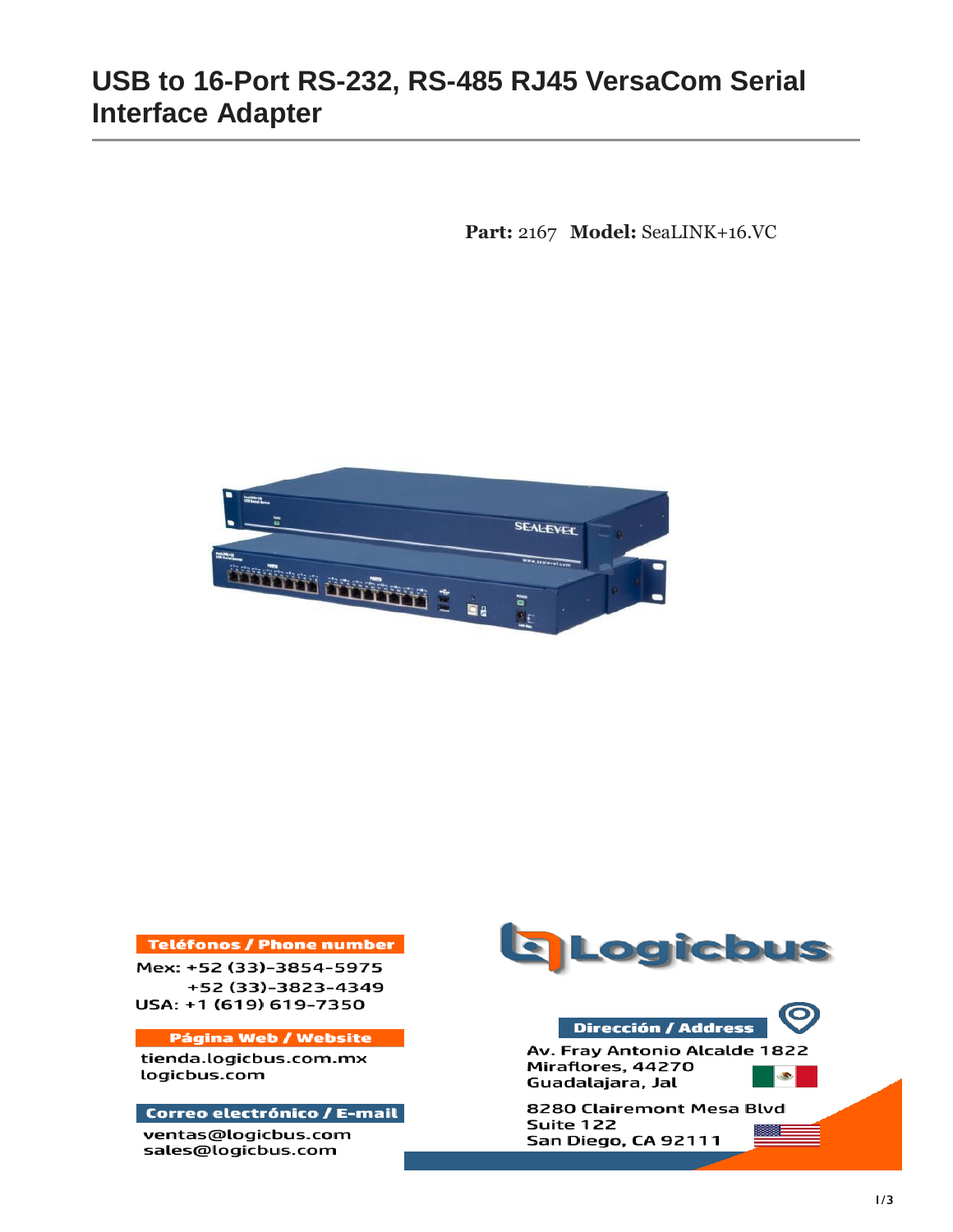### **Description**

The SeaLINK® 2167 16-port USB to serial adapter offers an easy way to connect multiple RS-232 or RS-485 devices via a single USB port. With the unique VersaCom multi-interface connector design included on the 2167, both RS-232 and two-wire RS-485 signals are always present and active on the RJ45 serial connectors. Simply select the appropriate pin out for RS-232 or two-wire RS-485 on each individual port. There is never a need to open the enclosure to set internal jumpers, switches, or shunts, so field installation and service is easy. Tx and Rx activity LEDs are also included to display status and assist in troubleshooting.

Sealevel's [SeaCOM US](https://www.sealevel.com/support/seacom-software-overview/)B software drivers and utilities make installation and operation easy using Microsoft Windows and Linux operating systems. After installing the software, each serial port appears as a standard COM port to the host system enabling compatibility with legacy software. The 1U rackmount-compatible system uses a state machine architecture that greatly reduces the host computer's overhead when communicating over multiple ports simultaneously. Data rates up to 921.6K bps are supported. Two convenient USB 1.1 downstream connections are also provided to allow daisy-chaining SeaLINK devices or interfacing standard USB peripherals.

To further simplify connecting to VersaCom RJ45 connectors, Sealevel offers a number of accessories including RJ45 modular adapters. With these helpful adapters, you can easily connect to serial ports on virtually any computer, PLC, or peripheral regardless of the device's serial connector type or gender. For more information please browse our full line of adapters and converters.

Do you know that adapter design can impact [your application? Find](https://www.sealevel.com/support/test-report-usb-to-serial-adapter-designs/) out how in this USB [Serial performance](https://www.sealevel.com/support/test-report-usb-to-serial-adapter-designs/) report.

Category: [Sixteen](https://www.sealevel.com/product-category/serial-i-o/usb-serial-adapters/sixteen-port/) Port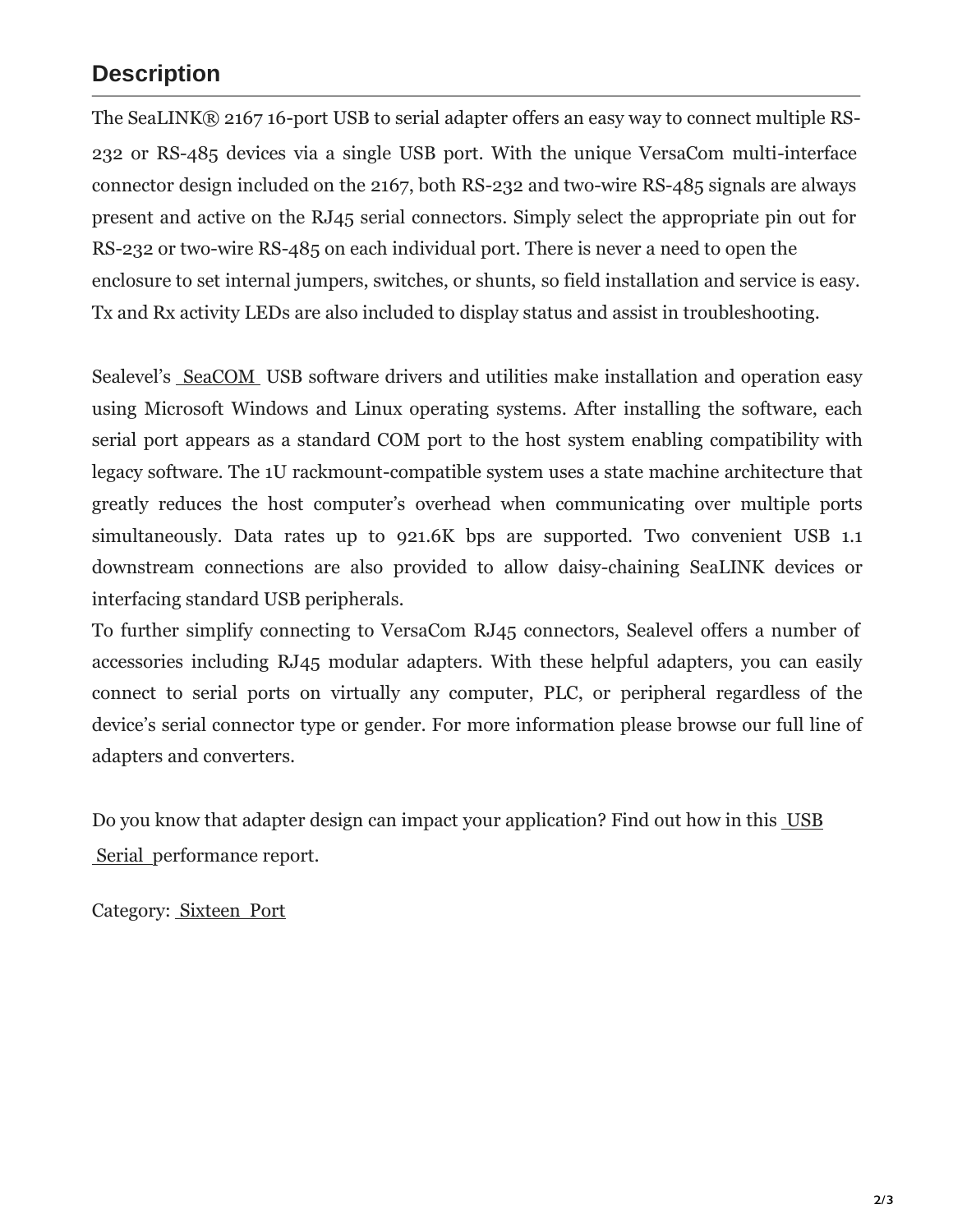# **Additional information**

|                              | <b>SeaLINK</b>                             |
|------------------------------|--------------------------------------------|
| <b>Family</b>                |                                            |
| <b>Communications Chip</b>   | <b>USB/UART</b>                            |
| <b>Dimensions</b>            | 7.0 (L) x 16.8 (W) x 1.7 (H)               |
| <b>Electrical Interface</b>  | RS-232, RS-485                             |
| <b>High Retention USB</b>    | Yes                                        |
| <b>Humidity Range</b>        | 10 - 90% Relative Humidity, Non-Condensing |
| <b>Host Interface(s)</b>     | <b>USB</b>                                 |
| <b>Max Data Distance</b>     | 50 feet (RS-232)4000 feet (RS-485)         |
| <b>Max Data Rate</b>         | 115.2K bps (RS-232)921.6K bps (RS-485)     |
| <b>Operating Temperature</b> | 0°C to 70°C (32°F to 158°F)                |
| # of Ports                   | 16                                         |
| <b>Power Requirement</b>     | +5V @ 3A                                   |
| <b>RoHS Compliant</b>        | Yes                                        |